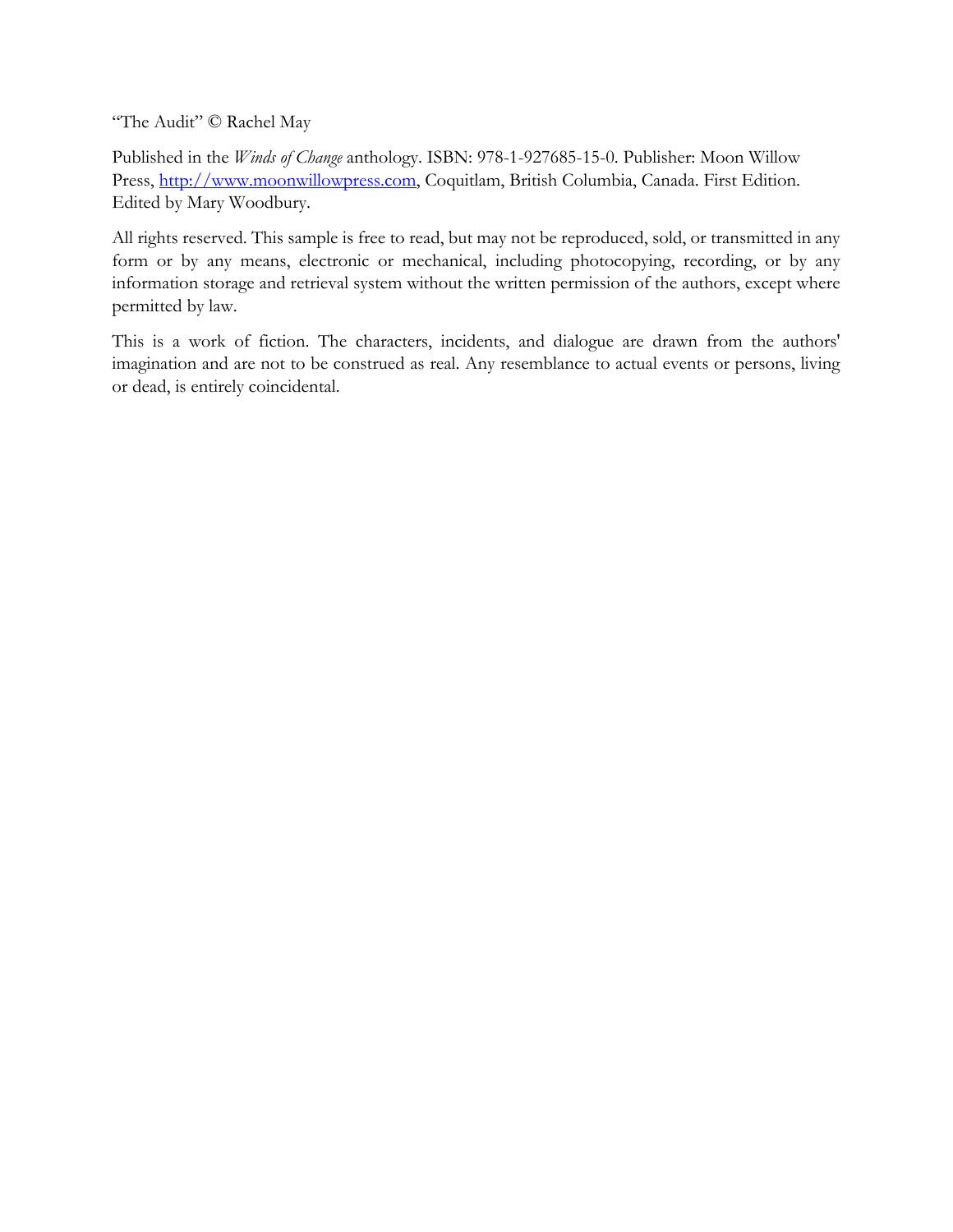## The Audit

Bill turned the mower off at the top of his sloping lawn and surveyed his handiwork. Alternating segments of taller and shorter grass filled the half-acre expanse with an intricate calligraphic pattern, like a Mayan hieroglyph. He had carefully spaced the design so that he could go back with one pass and obliterate it into a flat carpet to match those of all his neighbors, but first he wanted a moment to enjoy his ephemeral earth art.

"Dad! Come quick!" David was running toward him across the lawn, jumping instinctively across the unmown strips. His face was ashen and his eyes huge. "Dad! You've got to come. We got the Audit." The boy's normally high voice took on a husky rasp as he pronounced the last words.

"An audit? You make it sound like a fatal illness," Bill responded to his anxiety-prone son with a practiced calmness, as David grabbed his hand and started pulling him towards the house. "Relax, Davey. It's not that big a deal. Our taxes are all in order."

David looked up at him hopefully, then down at the design in the lawn. His voice softened. "Nice one, Dad. Maybe you should leave it this way. Our own corn maze."

"Yeah. If only the town would allow such a thing."

"What do you mean?"

"Strict rules, my boy. These are the suburbs. Everyone's lawn has to look exactly the same."

"That's weird."

As soon as they entered the house, Bill felt David's hand tighten and his shoulders stiffen. Bill's wife Laurie was standing at the computer in the family room, biting her lip, while their daughter Jess looked on with an inscrutable expression.

"C'mon, everybody. It's just an audit, right?" Bill tried the soothing tone again. "What's the big deal? We're as likely to get taxes back as to owe them."

"It's not a tax audit, honey. It's the new one." Laurie's voice had a touch of the same husky terror he had heard from David.

"Yeah, Dad. You know, the GCA?" Jess added, with the practiced superiority of a 14-year-old.

"GCA?"

David's voice rose to a squeak. "I heard they take your house and car and everything!"

Laurie came over to give David a hug while Bill sat down, bewildered, at the computer.

"Now I'm sure it's not that bad. Let me take a look." He was embarrassed to admit he hadn't heard of the GCA, when even his fifth-grader seemed to know all about it.

Big yellow letters on a dark blue screen spelled out GLOBAL CLIMATE AUDIT. Every effort to surf away from the page resulted in the same message: "You have been selected for the GCA. Internet service will be restored after you complete your climate footprint calculation."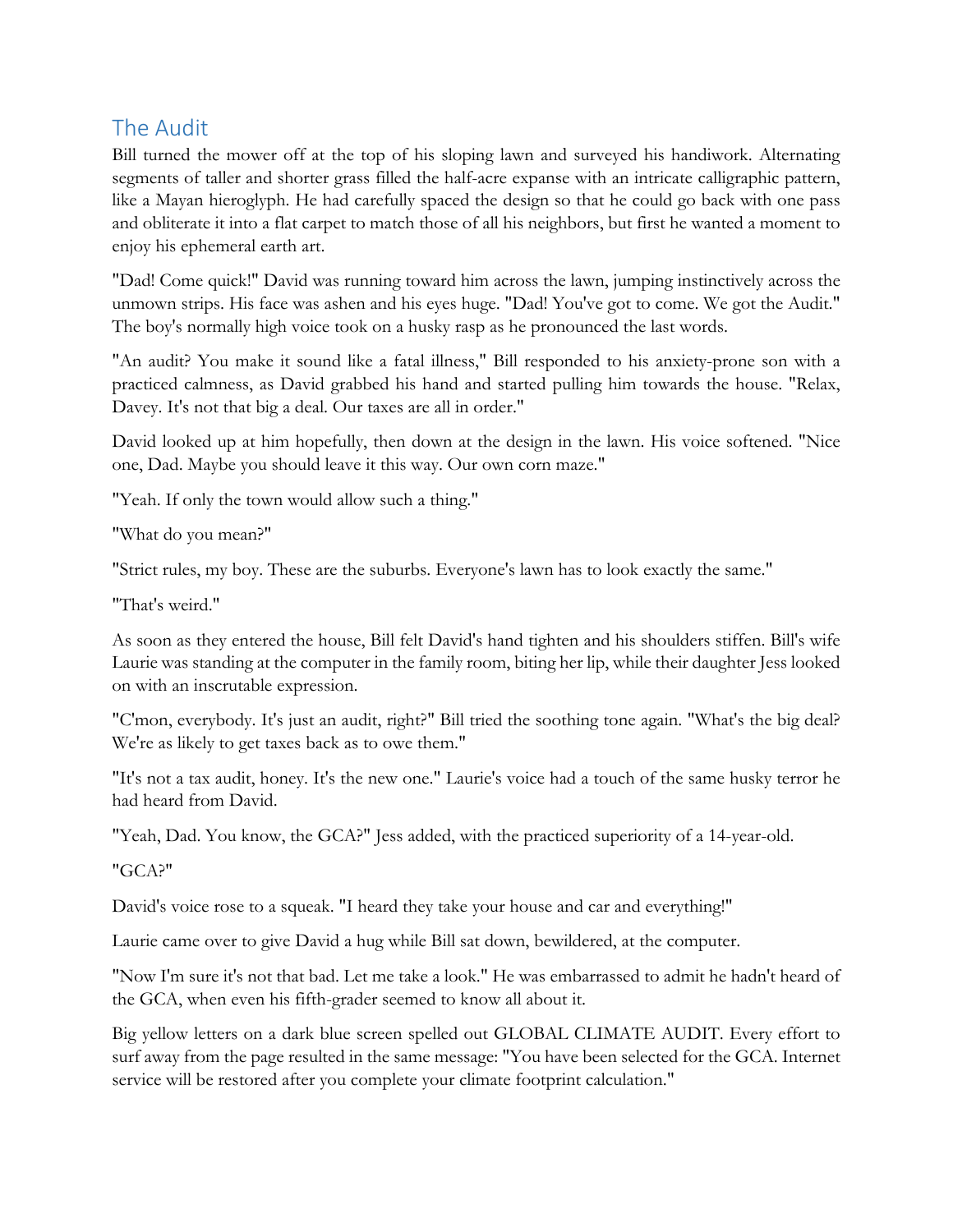"You have to do it, Dad. It's international law." Jess said. She reached over and clicked on the arrow to enter the site. "Besides, I think it's a good thing if we have to stop guzzling gas and living like we own the whole planet."

David gasped, and Laurie snapped at Jess. "That's enough of that. Come on. We've got to get to David's soccer game. Bye, honey," she added, to Bill. "I'm sure it will be fine." She emphasized her last point with a stony determination, as if willing it to be true.

It didn't give Bill much confidence as he stared at the Climate Footprint Calculator on the screen. It was essentially a detailed inventory of their daily habits. The GCA already had a surprising wealth of information about them: the amount of gas they bought each week for the SUV, how many BTUs it took to heat and cool their six-bedroom house, how much hot water they used, even what percentage of strawberries they bought came from Chile. At one point he called his credit card company to complain that this outfit had hacked into his records.

"No worries, sir. That's the GCA. They have treaty rights to that information. It will not be used for any purpose other than calculating your carbon overdraft."

*Overdraft.* That sounded ominous. Bill finished the online questionnaire. Shortly after he hit SEND, a graphic appeared showing three round pictures of Earth and an additional wedge with most of the Americas. The caption read:

"Your carbon footprint is 3.4 times the acceptable global mean. If everyone generated your level of greenhouse gases, 3.4 planet Earths would be required to accommodate the emissions. The terms of the Global Climate Accord require that you reduce your footprint as follows…"

They were giving the family a year to get the number down below three, and two more years to get it to one, on penalty of severe fines. Bill had two weeks to present the GCA with a plan. There was a website where he could go for advice about steps he could take and financial assistance, if need be. The screen politely asked him to accept these terms so he could get back into his browser.

Bill didn't think he could blithely hit "ACCEPT" the way he did whenever iTunes updated its terms of service. This GCA was deep in his credit card data and might have the power to hold him to it. He called Laurie's sister, who was a lawyer.

"Sorry, Bill. The GCA is the real deal. The US and every other nation on Earth signed an agreement this year to enforce its terms. I can't believe you hadn't heard about it. World leaders have been trying to pass a global climate policy framework for decades, but the best the cowards could do was shift the burden from governments onto individuals. People all around the world are getting audited, and credit card companies and utilities are obligated to furnish quantitative information about their consumption patterns."

"Tell me about it. It's as if they had informers everywhere—our gas tank, our fridge, probably my underwear drawer. So you're saying I should accept the terms?"

"I don't think you have a choice. There's some fine print you can read at the website that may give you a way around their requirements, but they tried to make this treaty have teeth."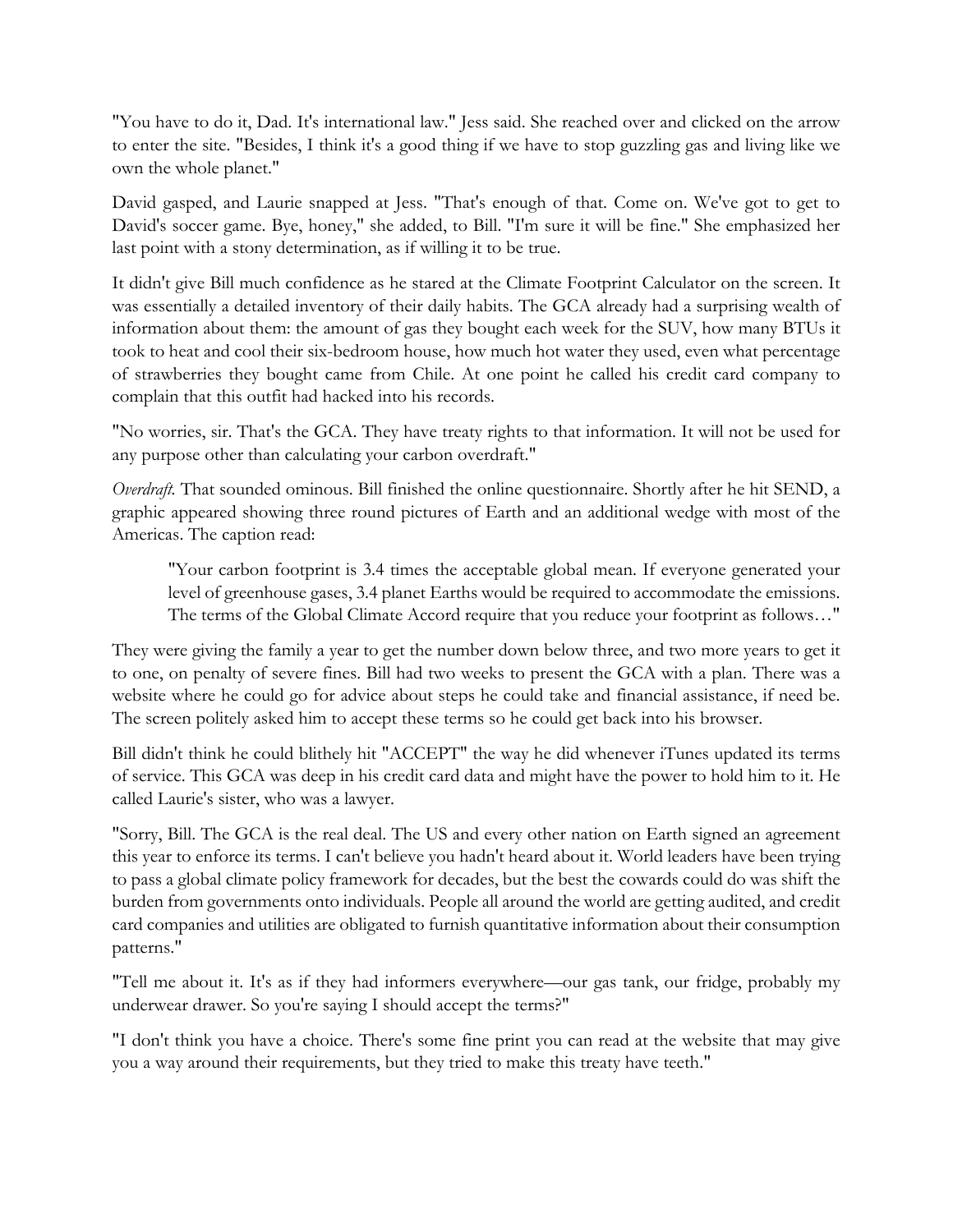So Bill went ahead and nervously clicked the fateful button. It was a relief to see his browser pop up as if nothing had happened. Except that in one corner there hovered a blue box with yellow letters, which periodically flashed a message, saying "You have 14 days remaining to complete your climate action plan."

Bill went back outside and finished mowing the lawn. As he started the engine the fumes brought to mind those 3.4 Earths and took all the pleasure out of his lawn art project.

\* \* \*

The following Saturday Bill found himself driving along a rutted dirt road in the Adirondack Mountains. It was slow going, what with all the downed trees and mudslides. According to the weather report, a freak tropical storm had just hit the area and caused major damage. Then again, was there any such thing as freak storms anymore? There seemed to be one happening somewhere on any given week.

He was making this trip because of the fine print. Just as he and Laurie were despairing of creating a credible plan without making all of David's worst fears come true, they saw this statement on the GCA website:

"An auditee may request a partial exemption from the mandated carbon footprint reduction. An auditee wishing to apply for the exemption must (a) make all reasonable efforts to reduce his or her own carbon footprint and (b) obtain the written endorsement of a person whose carbon footprint is below the mean global allowable limit."

Laurie had been overjoyed, but when Jess heard about it, she made a scene. "It's so, like, medieval! We read in history about this thing supposedly pious Christians used to do, paying someone else to atone for their sins. They called it *selling indulgences.*"

"No one's talking about paying someone for an endorsement," Laurie retorted.

"Right, and someone who's done all that hard stuff to reduce her carbon footprint is going to turn around—for free—and say, *Sure, Mr. Fulton, I'm down with you commuting to work alone in your gas-guzzling SUV from your heat-guzzling McMansion in the middle of nowhere?*"

"Young lady, we provide you with very full life. Look around you at all the bounty we enjoy. How dare you be so snide about it?"

"Sorry, Mom. You're right," Jess said. She opened a closet door and made a grand Vanna White gesture at the plastic containers that filled it to bursting: wrapping paper, ornaments, spare dish towels, wedding presents they hadn't ever used. "I'll let the audit be snide about the bounty we enjoy."

Over the next few days, Laurie did endless research about carbon footprints around the world. There were plenty of people in Africa and Asia whose emissions were well below the limit, shockingly low, really. But flying to another continent to enlist their help would have added another big dose of CO2 to their family's already daunting total.

Then Bill remembered his brother Dan telling him about a guy who had worked at his company for a few years and then just quit and gone off to live in his grandfather's old cabin in the Adirondack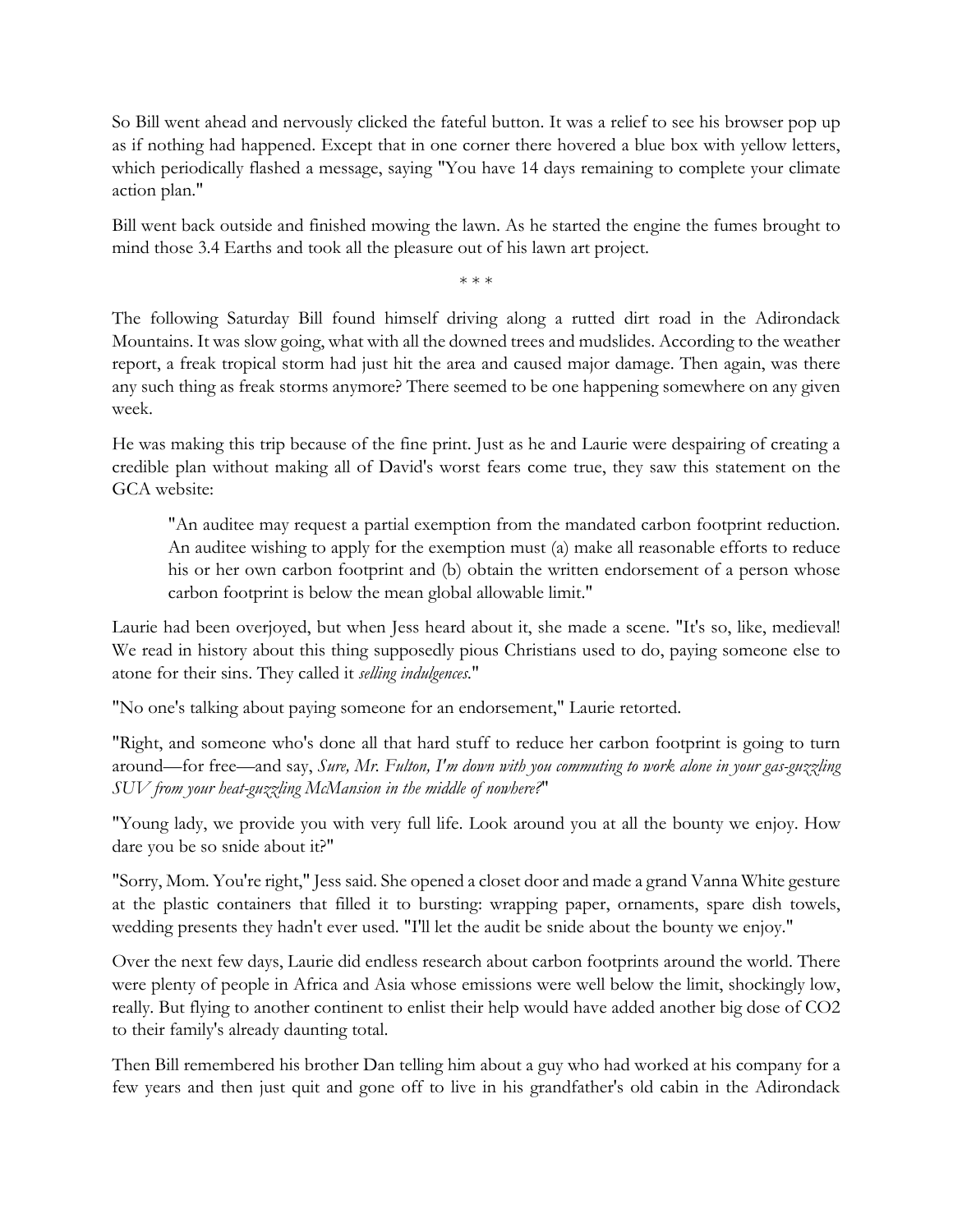Mountains. He was completely off the grid, no phone, even, but Dan had visited him once and was able to pinpoint the location on his GPS.

And now, according to that GPS, Bill was 1.2 miles from his destination. His salvation, perhaps. The road headed downhill into a heavily forested area. Just as Bill's eyes adjusted to the dim light, he had to slam on the brakes. Ahead of him, the road just—vanished. He climbed out of the vehicle to look more closely and saw that the lowest stretch of road had washed away, leaving a gully of stones and mud. A stream ran happily along its new channel.

Bill grabbed his papers from the car, climbed around the washout, and set off along the remainder of the road. It was really just two parallel tracks in the dirt that straddled a line of weeds and sharp stones. As he headed uphill, the woods thinned and the stream gave way to a wide wetland. Bill supposed he must have passed a beaver dam. White birch trunks jutted up here and there in the flooded expanse, and something else—a blue heron?—stood in the water, eerily motionless. And perfectly silent. Bill realized he could hear the distant gurgle of water, the humming of dragonfly wings, and—nothing else.

A loud knocking sound broke the silence. Bill looked around for a big woodpecker. Then, as he rounded a bend, he saw a tall man in overalls fitting a plank of wood to the side of a small shed or outhouse. The man glanced up at Bill and said, matter-of-factly, but lisping through the penny nails he held in his mouth, "Could you hol' it up?"

Bill steadied the board as requested, and the two men finished nailing up the rest of the wall before either one spoke again.

"Thank you kindly," said the man, giving a slight nod and gazing at Bill through clear, merry blue eyes. He spoke without any trace of awkwardness or even curiosity, as if Bill's appearance on the road had been no more remarkable than that of a squirrel.

Bill, on the other hand, felt suddenly shy. "Are you Goodwin Brown? I'm Bill Fulton—Dan's brother. From Syracuse."

"Well, nice to meet you, Bill Fulton."

Goodwin's intonation suggested the conversation was over. No doubt he had other chores to take care of. Bill noticed he hadn't asked after Dan; apparently he wasn't one for small talk.

"If you're looking for the trail to the summit, it's that way," Goodwin remarked, as he collected a few scattered nails. "Good time for picking blueberries."

Bill looked awkwardly down at the papers he was carrying. He was sure he looked sorely out of place.

"Actually, I came to have a chat with you. Do you have a few minutes? Or anything else I could help out with?"

Goodwin eyed him, and the papers, for a moment, then shrugged, "Sure. Don't see why not. Let's get some water."

Instead of heading up to the cabin, which stood about thirty yards uphill from the shed, they walked a little further along the road to an open field of milkweed and cornflowers. A pipe stuck up from the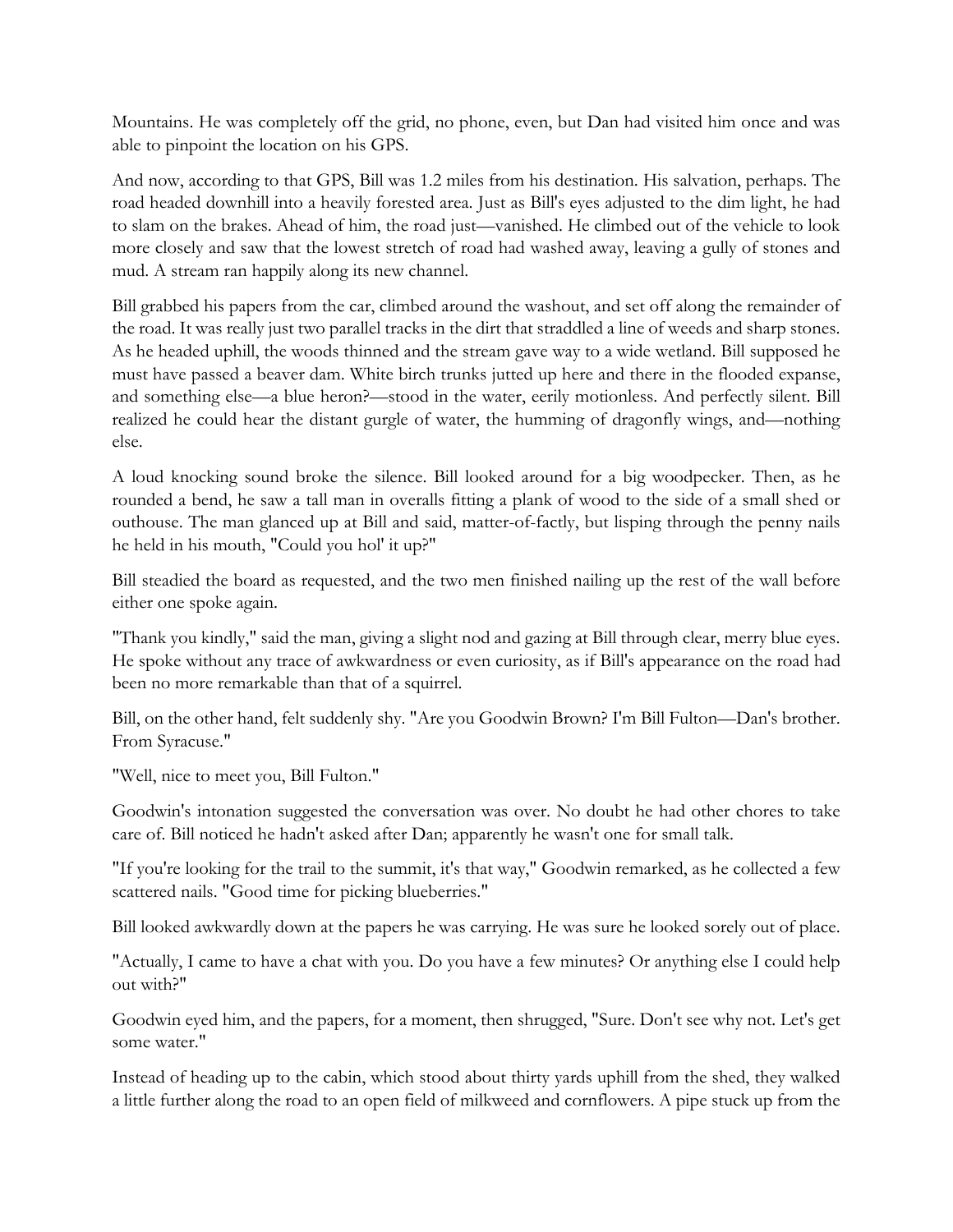field and water flowed out of it in a high arc, creating a small pond in a depression behind it. Goodwin unhooked a ladle from a tree branch nearby and handed it to Bill, who realized he was supposed to fill it with water and drink. The water was startlingly cold for a summer day, pure and delicious.

"Is that a natural spring? I thought springs just barely bubbled out of the ground."

"This one's a gusher," Goodwin said with satisfaction. "It's why my grandfather built his house here."

There was a makeshift bench nearby, and they sat down side-by-side in the sun, waving away a cloud of midges.

"Well, chat away," Goodwin said, brightly.

That calm good cheer unnerved Bill more than anything. He himself felt anything but calm. So much was riding on this request, and he suddenly felt its utter unreasonableness.

"The truth is… The truth is, I came to ask you a favor."

Goodwin nodded sagely. "You did me a favor back there. It's only fair."

"This is a very different kind of favor."

Bill explained, as best he could, about the GCA and his family's quandary. As he concluded, he tried to match his host's matter-of-fact directness: "So I'm asking you to give me your endorsement."

Goodwin sat silently for a good twenty seconds, chewing on a blade of grass. Then he threw back his head and laughed. It was a full, whooping laugh that rocked his whole body and threatened to tip over the rickety bench. Like a force of nature. Bill watched in awe for a moment, half tempted to join in, but his mirth quickly changed to despair. He folded his papers with shaking fingers and stood up.

"You're not leaving?" Goodwin gasped, through his laughter.

"I thought… You're right, it's laughable." Bill shoved the papers in his back pocket. "It was nice to meet you."

"Stop! I'm not laughing at you." Goodwin stifled a giggle. "It's the irony of the whole thing. Whoever would have thought that a summit of world leaders could come up with something so… so poetic?"

"Poetic?" Gingerly, Bill sat back down.

"Asking people to seek out their opposites and justify their lives to each other. Don't they know that's the stuff revolutions are made of?" He chuckled some more, shaking his head, then added, "I'll gladly sign your endorsement, but only if you will join me for dinner. It's a bit lonely out here since the road washed out."

"It's a little more than signing a form. You have to report your carbon footprint, too, and promise to keep it below the limit they've established."

"Well, that's an easy promise to make. I've got the life I need right here."

So Bill stayed for dinner. He helped dig up some onions and potatoes and gather some blueberries, and Goodwin made home fries over a propane burner and scrambled eggs from the hens that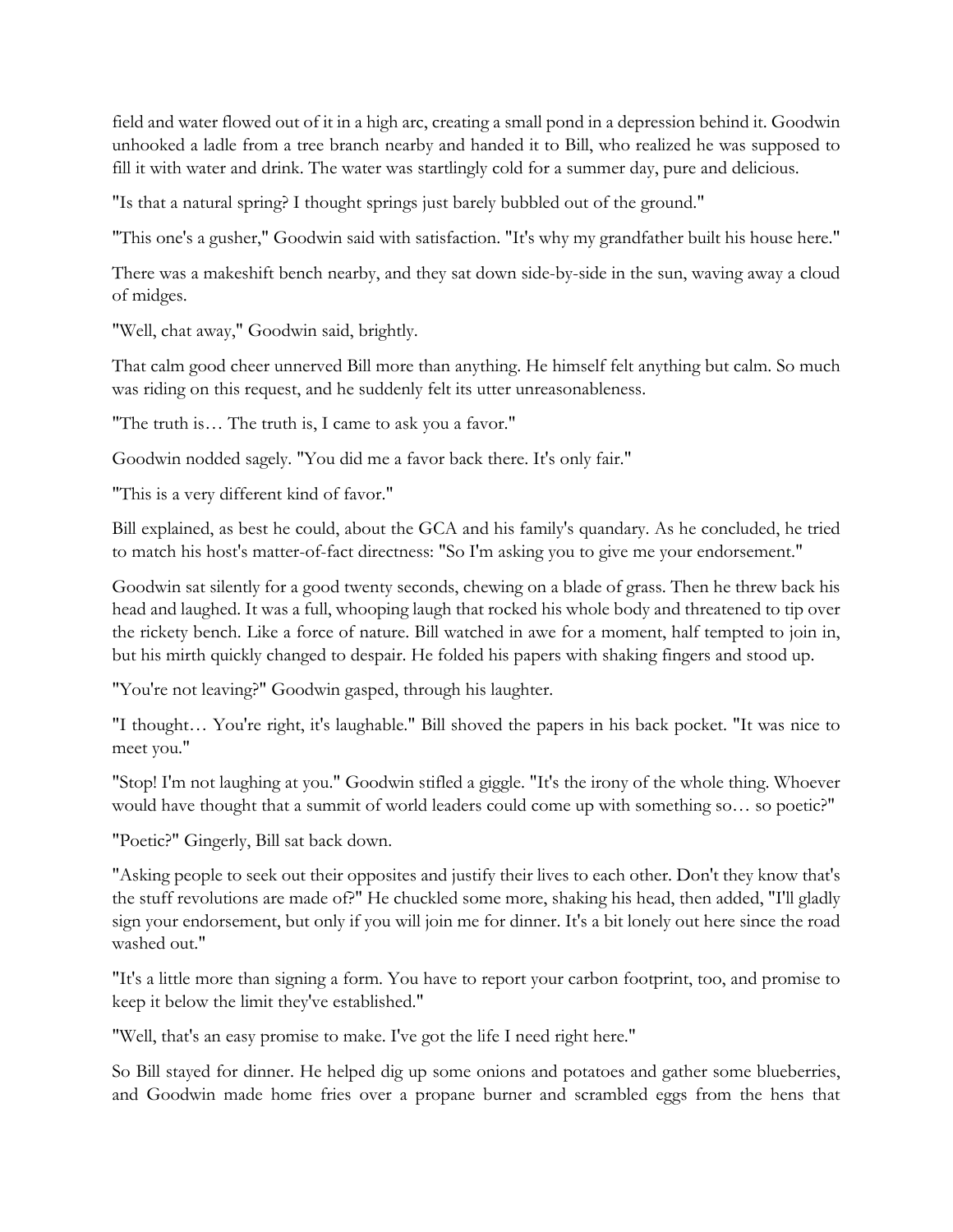wandered around a fenced enclosure behind the cabin. He had the habit, as he worked, of talking to himself in a singsong voice. Bill supposed it was just a byproduct of living alone, until he recognized some lines from something he had had to memorize in high school. He joined in on the conclusion:

The woods are lovely, dark and deep, But I have promises to keep, And miles to go before I sleep, And miles to go before I sleep.

Goodwin beamed at him appreciatively. "Sorry about that. Living alone, you have to find ways to keep yourself company."

As they sat down to eat at the plank table, Bill discovered he was tremendously hungry, and the food tasted better than anything he had tried in a long time. Before long, he became aware that Goodwin was watching him wolf it down.

"Don't they feed you down there in the suburbs?"

"It's just... I can't remember the last time I was this hungry."

"Clean mountain air does that," Goodwin said with satisfaction. "I've been thinking about this audit. It's brilliant, really. They're going to create a whole constituency of people demanding alternatives to the carbon-intensive system Americans depend on."

"I don't know. Laurie and I have racked our brains, but it seems impossible to reduce the carbon emissions and still keep our home and our jobs and our kids in school."

"Exactly. So you'll start figuring out what you need—good bus service, wind farms, bike highways, zoning that allows you to keep chickens and grow vegetables instead of lawns..."

"Tell me about it. We're not even allowed to hang our laundry out to dry."

"And once there are enough of you," Goodwin concluded, "you'll change the whole geography of your lives."

"But first," Bill replied wryly, "Miles to go before we sleep."

"Nonsense," Goodwin retorted, with a twinkle in his eye. "I have a spare futon. It's too dark to leave now anyway. You can get a fresh start in the morning."

Bill lay awake for a while, listening to the wind in the trees, the rustlings of the woods, and—was that an owl? The futon was lumpy and the pillow scratchy, and he hadn't been able to call Laurie to explain he was staying the night, so he tossed and turned at first. But the mountain air that filled his lungs and the glimpse of a universe full of stars through the window silenced his worries and he soon fell asleep.

In the morning, they assessed Goodwin's carbon footprint at about 0.7 of the desired limit. Bill was surprised it was that high, given how he grew his own food and got his electricity from a little turbine in the stream, and how little stuff he had. But Goodwin pointed out that he still lived in America, where so much depends on cars and technology.